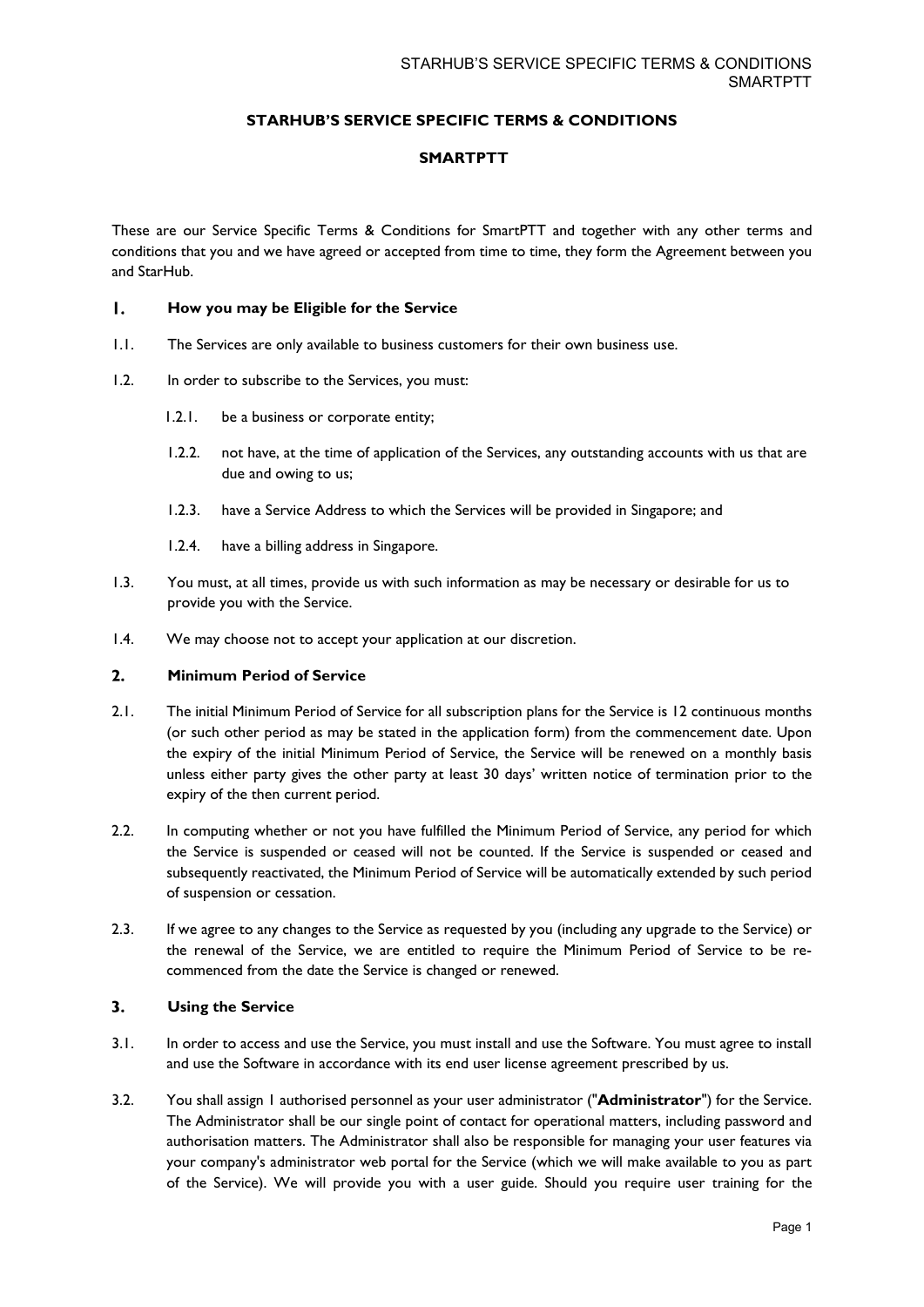Administrator, you may request for such training in writing. Training will be subject to our written approval and availability of resources. We will also prescribe a Charge in connection with such training. We reserve the right to cancel such training upon notification.

- 3.3. You acknowledge and agree that the Service may not be compatible with all devices which are not provided by StarHub, including mobile devices, accessories and computers. You shall, at your own cost and expense, be solely responsible for:
	- 3.3.1. ensuring that the devices you intend to use and will use in conjunction with the Service are compatible and able to work with the Service. We may provide you with a non-exhaustive list of devices that are known in the market to be compatible; however, we make no warranty or guarantee that the listed devices are compatible and will work with the Service;
	- 3.3.2. ensuring your applications, equipment, hardware, software and networks meet the minimum system requirements of the Service as we may determine from time to time, and that they are compatible and may properly function and inter-operate with the Service. We will not be liable for any Service or network failure or performance issues resulting from non-compliance with such requirements;
	- 3.3.3. determining and for procuring any accessory required on your devices. For example, a commercial off-the-shelf Bluetooth Push-to-Talk (PTT) may or may not work with the Service. For the avoidance of doubt, we shall not be responsible for your devices and conversions, including any faults that may be caused to the Service in connection with your devices and/or conversions; and
	- 3.3.4. procuring and maintaining all necessary devices to use and access the Service and such devices include a mobile device, mobile accessories, computer and/or such other compatible customer premises equipment (collectively, the "**CPE**") as may be required to use and access the Service.
- 3.4. Your use of the Service and the CPE shall be solely at your own risk and is subject to all applicable laws and regulations. If you use or allow the use of the Service and/or the CPE outside Singapore, you shall be solely responsible for:
	- 3.4.1. obtaining all necessary consents; and
	- 3.4.2. complying with all applicable laws and regulations resulting from such use.
- 3.5. For customers with mobile and/or broadband services not provided by us, we will not be able to ensure the voice quality and service availability as their internet bandwidth and availability are not within our control.
- 3.6. Quality of Service (QoS) assurance on StarHub mobile network is only applicable for mobile users who subscribe to SmartPTT VAS or SmartMCPTT VAS.

## $4.$ **Equipment**

- 4.1. Any equipment that is not supplied by us will not be supported by us.
- 4.2. We may provide the CPE to you on a sale and purchase basis. The sale and purchase of the CPE will be subject to the relevant manufacturer's warranty only ("**CPE Warranty**") and any defect in such CPE will be covered by the CPE Warranty and your sole and exclusive remedy for such defect shall be according to the CPE Warranty. Orders for CPE shall at all times be subject to availability and confirmation by us in writing. Once you have placed an order for a CPE, you cannot cancel such order unless otherwise agreed by us in writing.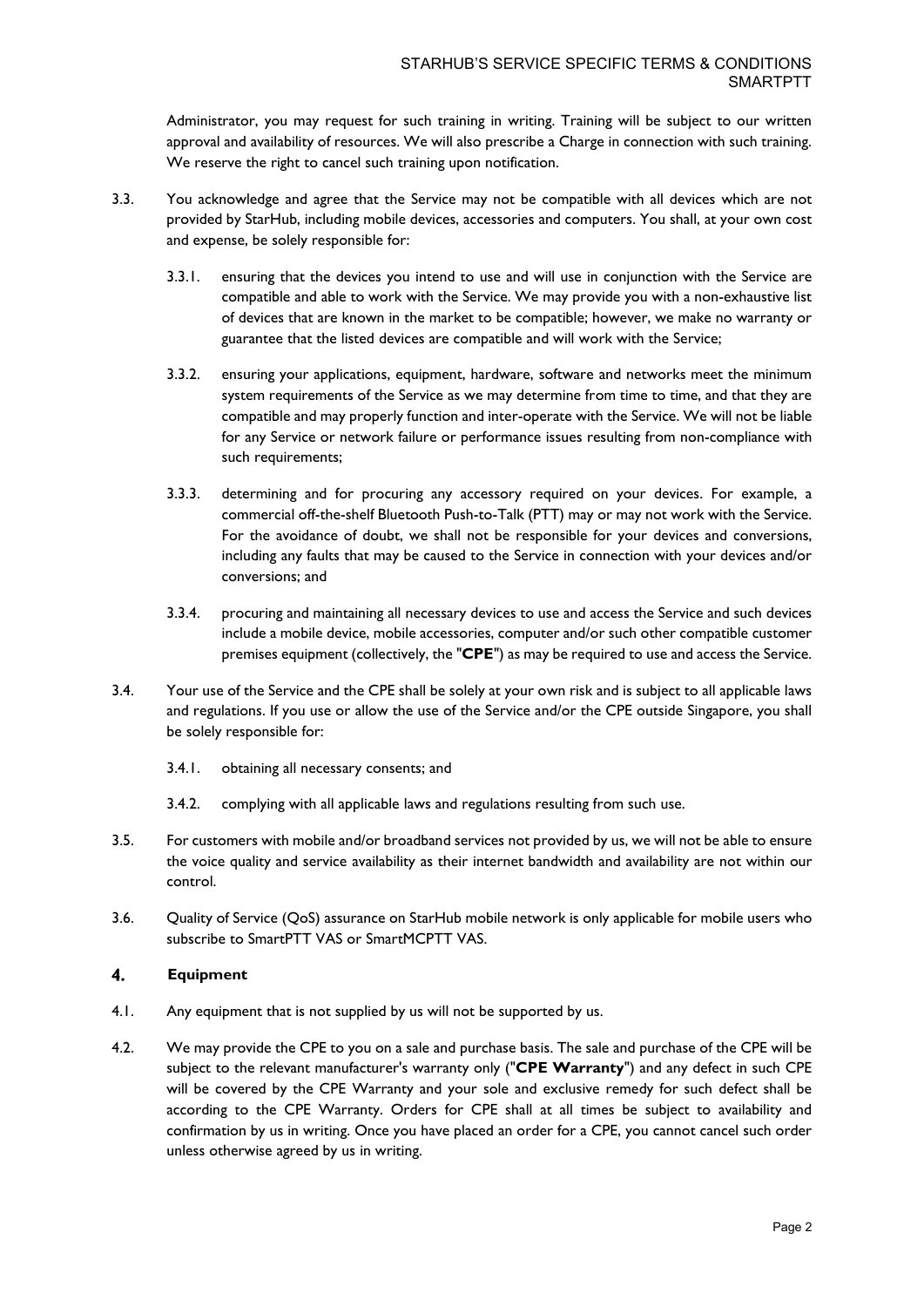- 4.3. Alternatively, we may lease the CPE to you. You must also use the CPE in accordance with the guidelines, instructions or specifications given to you. We will always remain the owner of such CPE. We reserve the right to update, change, remove or replace the CPE (whether in part or in whole). You must not allow anyone to modify such CPE without our prior written consent. Except for fair wear and tear, you will bear all risks of loss or theft of, or damage to, the leased CPE, from the time you receive the CPE, at our prescribed prevailing rates. Upon termination of the Service, you must return us the leased CPE; otherwise you shall bear our costs of collection of such CPE.
- 4.4. The provision of the CPE shall be subject to stock availability.
- 4.5. You must comply with all applicable laws and instructions, notices or directions issued by the relevant regulatory authorities or us from time to time regarding the installation, use, operation and/or upgrade of the CPE.

#### 5. **Security**

- 5.1. You are solely responsible for:
	- 5.1.1. the security of all of your equipment and networks (including the CPE in your possession) which are connected to and/or used in conjunction with the Service; and
	- 5.1.2. all activities that occur in relation to all your equipment and networks (including the CPE under your possession).
- 5.2. If you discover or suspect any unauthorised use of the Service, the CPE and/or that your account security has been compromised, you must immediately inform us and take all necessary and immediate actions, at your sole cost and expense, to enhance the security of all your equipment and networks (including the CPE) which are connected to and/or used in conjunction with the Service.
- 5.3. You are therefore advised to review and update the security features of all your equipment and networks (including the CPE) which are connected to and/or used in conjunction with the Service from time to time.
- 5.4. The security of your account, including Content stored, sent or received is your own responsibility. We cannot guarantee the safety and security of any transmission under any circumstances whatsoever.
- 5.5. You are required to setup (and regularly change) the initial password with a strong password when you first log on to the Service. Password reset can be initiated by your administrator via the administrator web portal.

#### 6. **Your Responsibilities**

- 6.1. In respect of our SmartPTT Service:
	- 6.1.1. you agree not to:
		- 6.1.1.1. use the Service in any unlawful manner, including the violation of any person's privacy rights;
		- 6.1.1.2. use the Service to store or transmit files, materials, data, text, audio, video, images or other content that infringes on any person's intellectual property rights;
		- 6.1.1.3. use the Service in any manner that interferes with or disrupts the integrity or performance of the Service and its components;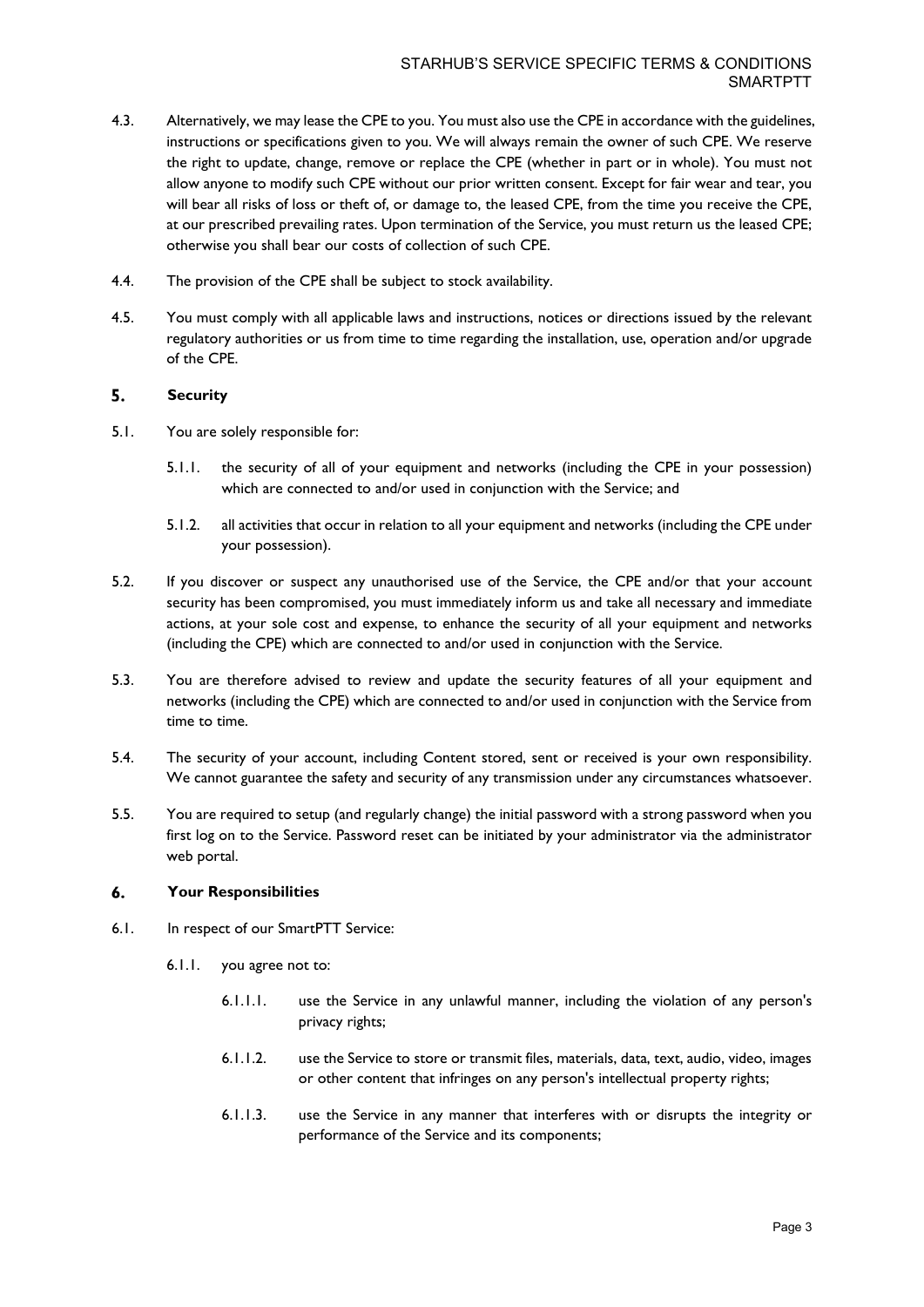- 6.1.1.4. attempt to decipher, decompile, reverse engineer or otherwise discover the source code of any software making up the Service;
- 6.1.1.5. use the Service to knowingly post, transmit, upload, link to, send or store any content that is unlawful, racist, hateful, abusive, libellous, obscene, or discriminatory;
- 6.1.1.6. use the Service to store files that are not deemed to be voice or video communication;
- 6.1.1.7. use the Service to knowingly post, transmit, upload, link to, send or store any viruses, worms, malware, trojan horses, time bombs, cancelbots or any other harmful, damaging or destructive software; or
- 6.1.1.8. try to use, or use the Service in violation of this Agreement; and
- 6.1.2. you are solely responsible for ensuring that your use of the Service to store and transmit your data is in compliance with all applicable laws and regulations. You are also solely responsible for determining whether the Service or the information generated therefrom is accurate or sufficient for your purposes;
- 6.1.3. you agree and acknowledge that each individual user of the Service ("**User**") will be identified by a unique username and password ("**User Login**") and that a User Login may only be used by 1 individual at any point of time. You and your Users are responsible for maintaining the confidentiality of all User Login information for your account;
- 6.1.4. you agree that we shall have the right to access your account and to use, modify, reproduce, distribute, display and disclose your data solely to the extent necessary to provide the Service, including responding to your support requests; and
- 6.1.5. you are responsible for ensuring that your use of the Service is in compliance with all applicable laws in all jurisdictions governing the use of the Service by you and your Users, including telephone recording and wiretapping laws.

## $\overline{7}$ . **Additional Charges**

- 7.1. There will be additional Charges for:
	- 7.1.1. provision of the Service, installation of and/or Service support for the CPE outside our normal scope of work. These include:
		- 7.1.1.1. Services requested by you that are provided at a greater cost than what we would normally incur because of the materials used, the manner of installation or the nature of the Service Address. In these cases, we will notify you of the additional Charges before the installation starts;
		- 7.1.1.2. work or the Services is/are performed outside our normal working hours; and
		- 7.1.1.3. work or the Services required because of your or any third party's action, fault or negligence or because of any fault or problem associated with any other telecommunication system which you or other Service Providers control; and
	- 7.1.2. our work done in response to your complaint of a fault in the CPE and/or Services if the work reveals no such fault.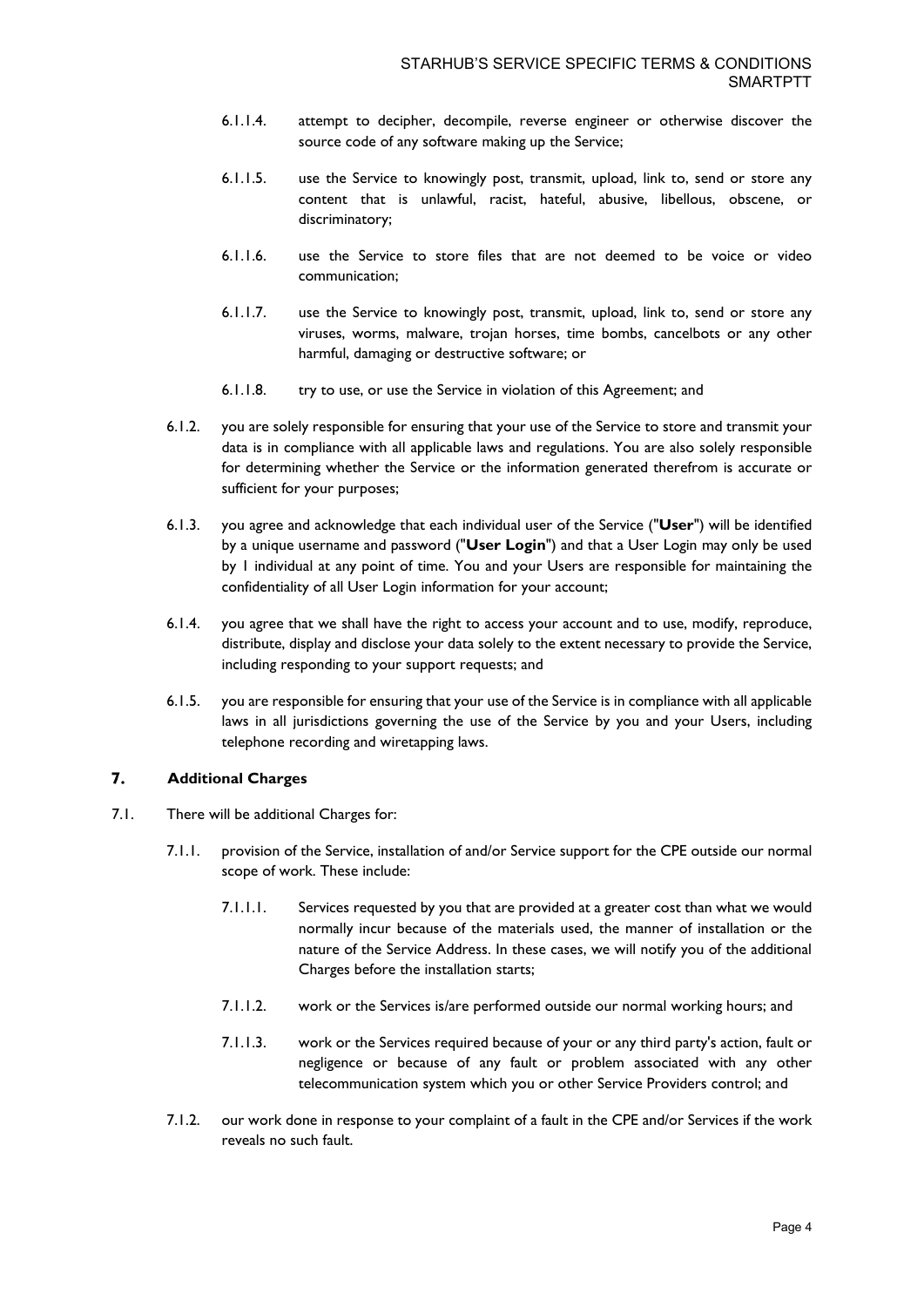7.2. If our field engineer is required to attend to you on-site at your Premises, our on-site support Charges shall apply (currently S\$50 transportation and S\$120 per man-hour during our office hours (inclusive of prevailing 7% GST) and subject to change if there is any increase in GST) or such other amounts as may be prescribed by us from time to time). No on-site Charges will be imposed if the faults are determined to have been caused by us or our Network.

### 8. **Liability**

- 8.1. The Service (including any installation or support Service) is provided on an "as is" and "as available" basis. You agree that you use the Service or rely on any Content obtained through the Service at your sole risk. To the fullest extent allowed by the law, we do not give any assurances, guarantees, or warranties, either express or implied, in relation to such Service or Content and the CPE, including that the Service will be compatible with all mobile and/or broadband services. You agree that your mobile and/or broadband provider or other third party provider may intentionally or inadvertently block the ports over which the Service is provided or otherwise impede your use and access of the Service. Our statements regarding the Service or descriptions of the Service are informational and are not given as a warranty of any kind.
- 9. Ending and Suspending the Service
- 9.1. In addition to the rights either party may have against the other party under this Agreement for any antecedent breach of this Agreement and subject to the provisions of this paragraph 9, this Agreement or the Service hereunder may be terminated by either party giving at least 30 days' written notice to the other party.
- 9.2. If you give us notice that ends during the applicable Minimum Period of Service pursuant to paragraph 9.1 above, you must immediately pay us the early termination Charges as follows:
	- 9.2.1. the aggregate of the monthly recurring Charges (including rental Charges, where applicable) for the remainder of the unfulfilled Minimum Period of Service. In addition, you shall compensate us for any damages or losses (including the costs of all waivers and discounts granted and free premiums given) which we may suffer because of such early termination; and
	- 9.2.2. where relevant, any and all amounts that may be imposed on us by any third party arising from and/or in connection with the termination.
- 9.3. We reserve the right to charge you our prevailing reactivation Charges (currently at S\$50 per line, inclusive of 7% GST and subject to change if there is any increase in GST) or such other amount as may be prescribed by us from time to time for reactivating any suspended or terminated Service.
- 9.4. If the Service is suspended or terminated due to non-payment of any Charges and you subsequently pay us all outstanding amounts, in order to reactivate the Service, you must contact our business helpdesk or where relevant, our account manager to request for such re-activation. You acknowledge and agree that reactivation of the Service is neither automatic nor immediate upon or after your full and correct payment of the outstanding Charges. Our prevailing reactivation Charges shall apply unless otherwise agreed by us in writing.
- 9.5. If the Service is terminated,
	- 9.5.1. all sums due, accruing due or payable to us in respect of the Service, and if applicable, the CPE, up to the date of termination (including late payment Charges) will, upon the termination, become immediately due and payable to us. There will be no refund of any Charges paid to us for any equipment (including the CPE) purchased from us; and;